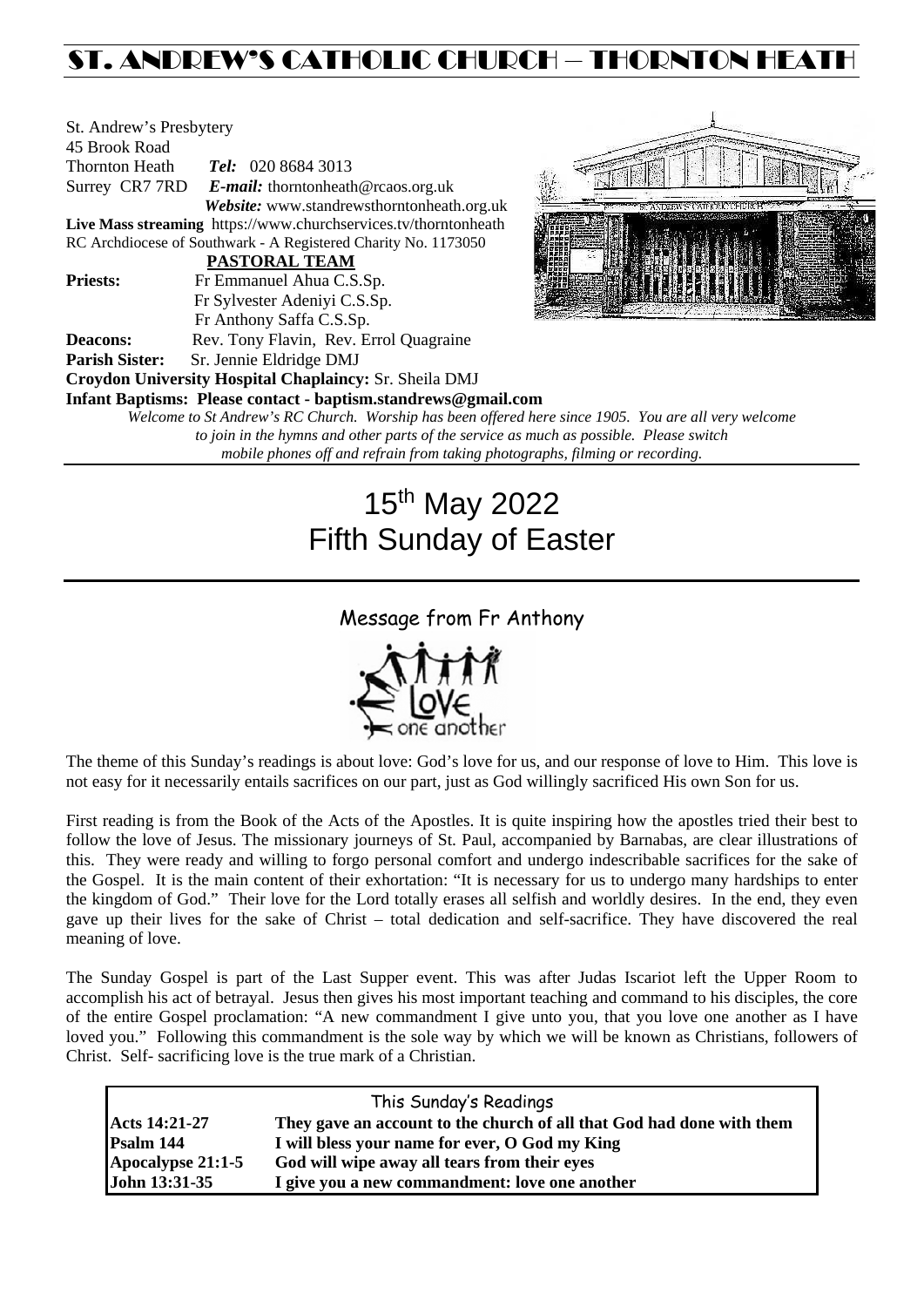| UILLY JUI THE WEEN               |                                        |                                         |                                        |  |  |  |
|----------------------------------|----------------------------------------|-----------------------------------------|----------------------------------------|--|--|--|
| Sunday $15^{th}$ May             |                                        | 6.00pm (Saturday) First Mass of Sunday  | Gail & Stafford Henderson - Anniv      |  |  |  |
| 5 <sup>th</sup> Sunday of Easter |                                        |                                         | Thanksgiving                           |  |  |  |
|                                  | 9.30am                                 | Mass                                    | Mr & Mrs Charles Nkamuo & Family       |  |  |  |
|                                  |                                        |                                         | - Thanksgiving                         |  |  |  |
|                                  | 11.30am                                | Mass                                    | <b>Anthony Conway RIP</b>              |  |  |  |
|                                  | 6.00 <sub>pm</sub>                     | <b>Mass</b>                             | For the people of the parish           |  |  |  |
|                                  | $7.00 - 9.00$ pm                       | <b>Charismatic Prayer Group</b>         |                                        |  |  |  |
| Monday 16 <sup>th</sup> May      | 7.30am                                 | Mass                                    |                                        |  |  |  |
|                                  | 10.00am                                | Mass                                    | Teresa Laundicall – Blessing           |  |  |  |
|                                  | $7.00 - 9.00$ pm                       | <b>Parish Surgery</b>                   |                                        |  |  |  |
| Tuesday 17th May                 | 7.30am                                 | <b>Mass</b>                             | Deceased Members Ritchie &             |  |  |  |
|                                  |                                        |                                         | Hampshire Families RIP                 |  |  |  |
|                                  | 10.00am                                | Mass                                    | <b>Ronald Griffith RIP</b>             |  |  |  |
|                                  | 6.30pm                                 | <b>RCIC</b>                             |                                        |  |  |  |
|                                  | 7.45pm                                 | <b>RCIA</b>                             |                                        |  |  |  |
| Wednesday 18 <sup>th</sup> May   | 7.30am                                 | Mass                                    |                                        |  |  |  |
| St John 1, Pope                  | 10.00am                                | Mass                                    | <b>Anthony Conway RIP</b>              |  |  |  |
|                                  | 7.30pm                                 | <b>Legion of Mary (Church</b>           |                                        |  |  |  |
|                                  |                                        |                                         |                                        |  |  |  |
|                                  |                                        | Annex)                                  |                                        |  |  |  |
| Thursday $19^{th}$ May           | 7.30am                                 | Mass                                    |                                        |  |  |  |
|                                  | 10.00am                                | Mass                                    | Paul Etuka RIP                         |  |  |  |
| Friday $20th$ May                | 7.30am                                 | Mass                                    |                                        |  |  |  |
|                                  | 10.00am                                | Mass                                    | Jude Martin Etuka – Special Intentions |  |  |  |
|                                  | $10.30 - 12$ noon                      | <b>Adoration</b>                        |                                        |  |  |  |
|                                  | 6.30pm                                 | <b>Brownies/Guides (hall)</b>           |                                        |  |  |  |
| Saturday 21 <sup>st</sup> May    | 9.15am                                 | <b>First Holy Communion</b>             |                                        |  |  |  |
|                                  | 9.30am                                 | <b>Mass</b>                             | <b>Bernie Gannon RIP</b>               |  |  |  |
|                                  | $10.00 - 10.30$ am                     | <b>Confessions</b>                      |                                        |  |  |  |
|                                  | $5.00 - 5.30$ pm                       | <b>Confessions</b>                      |                                        |  |  |  |
|                                  | 6.00 <sub>pm</sub>                     | First Mass of Sunday                    | Joseph Kwame Baffoe RIP Anniv          |  |  |  |
| Sunday $22^{nd}$ May             | 9.30am                                 | <b>Mass</b>                             | Germaine & Nicholas Duncan RIP         |  |  |  |
| $6th$ Sunday of Easter           | 11.30am                                | Mass                                    | Paul Etuka RIP                         |  |  |  |
|                                  | 4.00pm                                 | <b>Confirmation Session</b>             |                                        |  |  |  |
|                                  | 6.00 <sub>pm</sub><br>$7.00 - 9.00$ pm | Mass<br><b>Charismatic Prayer Group</b> | For the people of the parish           |  |  |  |

Diary for the Week

Church cleaners: this week: St Jude's Group, next week: Judie's Crew

## St. Andrew's Parish Notices

#### **FACEMASKS**

Please can we ask you to continue to use a face covering if you are able to and to use the hand sanitiser when entering Church.

#### **SR JENNIE**

Sr Jennie had to go into hospital for some treatment. She is now recovering at the Daughters of Mary and Joseph home in West Wickham. Please continue to keep Sr Jennie in your prayers.

#### **ST DAMIEN'S GROUP**

The St Damien's group which was set up during the pandemic to do shopping for those unable to get out because they were isolating is still available to anyone who is a parishioner and needs help because they are unable to get out due to sickness. If anyone knows of someone who has become acutely ill and needs a helping hand with shopping, for a few weeks whilst they return to health, please do not hesitate to call Jane Ritchie 07999 693052.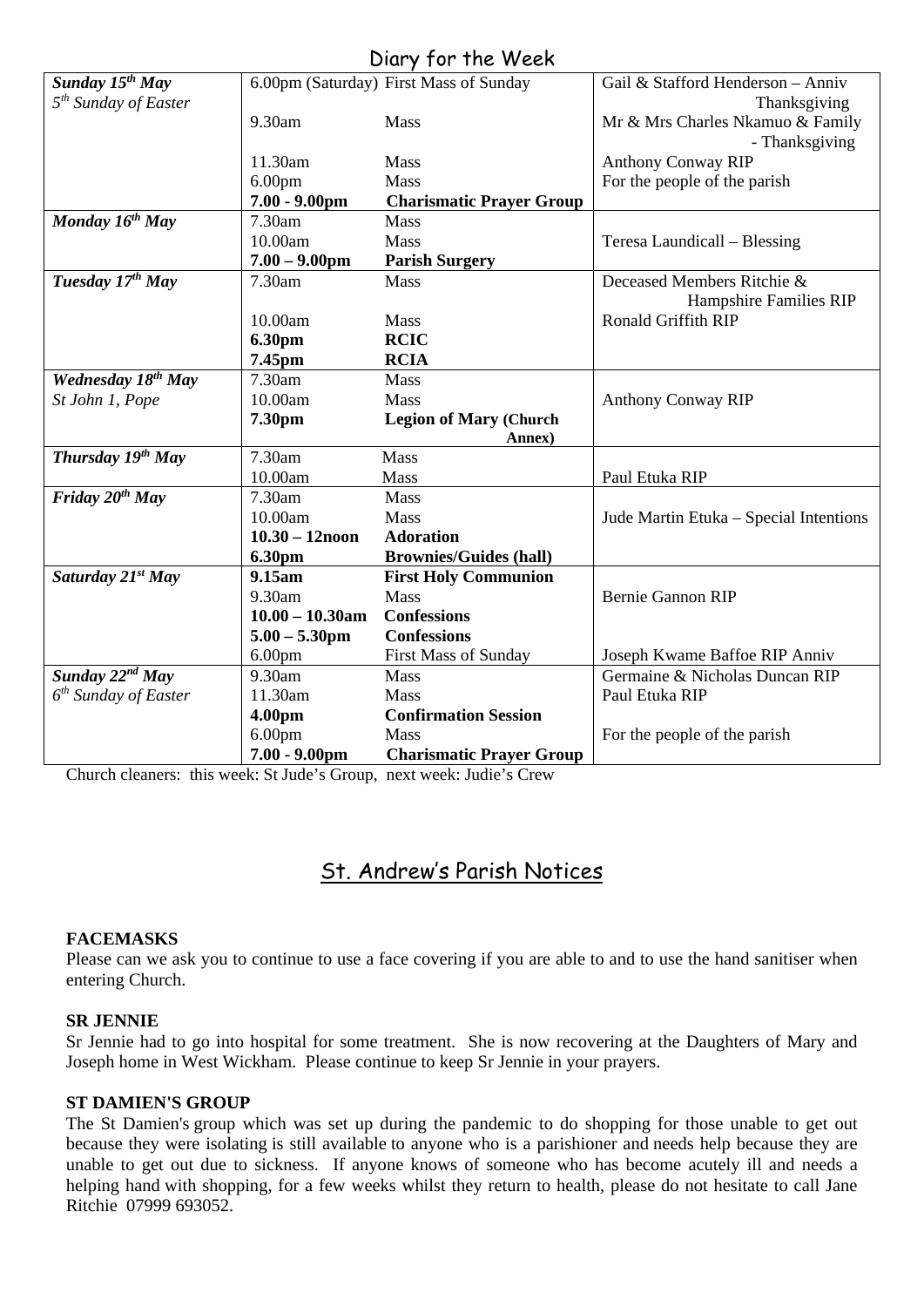#### **SUNDAY COFFEE MORNINGS**

We have resumed our Sunday coffee morning in the hall after the 9.30am Mass so please do join us for a cup or two of tea/coffee.

#### **CHILDREN'S LITURGY**

This will re-start shortly for the 9.30am Mass. This will be for children ages 3 – 8years old. Parents with younger children can come along too but will need to stay with their children. We still *urgently* need parent/carer volunteers to help. Please contact Fr Emmanuel if you can help, thank you.

#### **ADORATION**

Please come in and spend some time in the presence of Our Lord in the Blessed Sacrament for Adoration every Friday from 10.30am – 12noon.

#### **THE ROSARY GROUP**

The Rosary is prayed each weekday after the 10am Mass (and Saturday 9.30am). All are welcome to join however long you can stay.

#### **GIFT AID ENVELOPES 2022/23**

Please collect your boxes which have been placed on the shelf to the right of the font. There are still a few boxes left so please come forward to collect your box.

#### **PARISH SURGERY**

Please come along if you need to see a member of the Clergy to our parish surgery on Monday evenings from 7.00 – 9.00pm, term-time only.

#### **REPOSITORY**

The Repository will be open after the 9.30am and 11.30am Masses on Sunday.

#### **A DAY WITH JESUS**

Please note the "A Day with Jesus Group" are *not* meeting at their next scheduled meeting on the 28<sup>th</sup> May. The next meeting is on 25th June from 12.30 – 4.00pm. All are very welcome to come along, for further information please call Simon on 07947 493683.

#### **CHARISMATIC PRAYER GROUP**

Please join our group for prayer meetings every Sunday evening in the Church from 7.00 – 9.00pm. All are very welcome to come along and join us in praises, prayers, Bible studies and youth group ministry. For further details please call Stella on 07983 775879.

#### **CONSECRATION OF RUSSIA AND UKRAINE TO THE IMMACULATE HEART OF MARY**

We continue to pray for everyone involved in the Ukraine conflict, please keep them all in your prayers.

#### **ANNUAL CATHEDRAL MARRIAGE MASS**

Are you celebrating your 1st, 10th, 25th, 40th, 50th, 60th or any later wedding anniversary this year? Or did you last year? If so, Archbishop John Wilson invites you to join him in celebrating a Mass for married couples at 3.00pm on Saturday July 9<sup>th</sup> at St George's Cathedral. You need to book in advance and by doing so you will then receive a personal written invitation from Archbishop John. Children (and grandchildren) are welcome to accompany you to the Mass. To book or for more details email [mflsw@rcaos.org.uk](mailto:mflsw@rcaos.org.uk)

#### **UNIVERSE CATHOLIC WEEKLY**

*The Universe Catholic Weekly* is thrilled to announce that we have launched our new online newspaper with the full support of our first subscriber none other than His Eminence Cardinal Vincent Nichols. Order your Digital four weeks FREE trial supply by calling Michelle on 0743 661 7650 or email: [michelle.jones@universecatholicweekly.co.uk](mailto:michelle.jones@universecatholicweekly.co.uk)